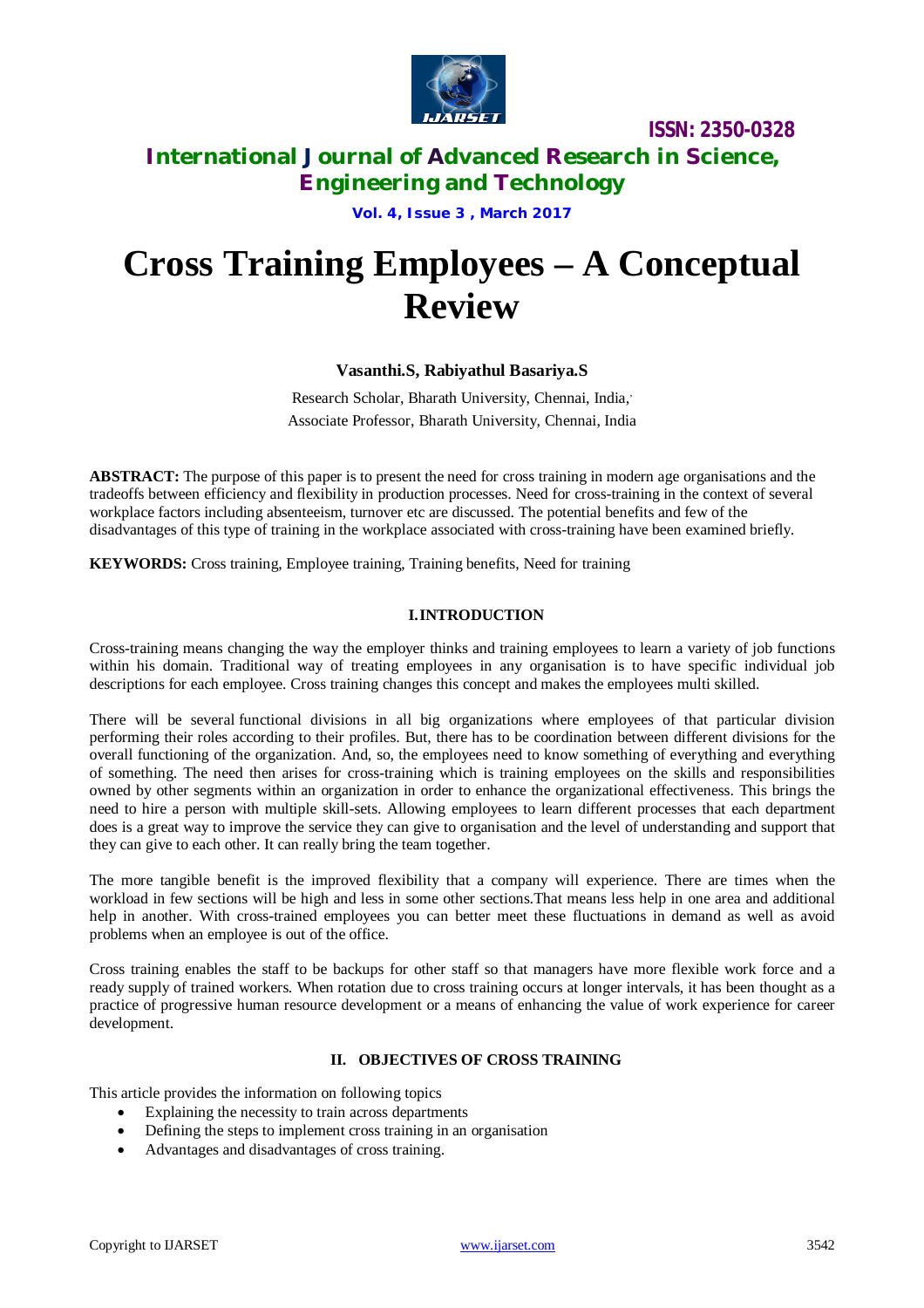

# **International Journal of Advanced Research in Science, Engineering and Technology**

**Vol. 4, Issue 3 , March 2017**

#### **III. LITERATURE REVIEW:**

**BurakBüke, Ozgur M. Araz and John W. Fowler(2016)** in their article '**Cross-Training with Imperfect Training Schemes'** mentioned that, Cross-training is one of the most efficient ways of achieving flexibility in manufacturing and service systems for increasing responsiveness to demand variability.

**Marjory Pilley (2010):** A good cross-training program is not a haphazard assumption of duties that occurs in crisis. It is a well-planned strategy. And, there are many good reasons to do it right and make it part of an overall employee development program:

**David A. Nembhard (2007 ):** In today's ultra-competitive global business environment, it is becoming increasingly important for companies to reduce spending while simultaneously improving their efficiency and productivity. To achieve this goal, many organizations are opting to implement cross training programs in order to maximize the potential of their existing workforce, thus avoiding the need to outsource.

**S R Agnihothr[i](mailto:agni@binghamton.edu) , , A K Mishra and , D E Simmons (2003):**When job types are heterogeneous in a multi-server service system, pooling servers to reduce system delay requires cross-training. Managers should balance a reduction in customer waiting time with high service costs and possibly reduced server efficiency due to cross-training. In a field service system with two job types and a fixed number of servers, the determination of the mix of dedicated and crosstrained servers is a critical managerial decision.

#### **IV. NEED FOR CROSS TRAINING**

Few of the reasons that explain the need for cross training are discussed below

- **Single Points of Failure** when a task is assigned to an individual specialized in a particular area there is a chance of single point of failure. If only one person knows how to support a given technology and they need to go on vacation, decide to retire, meet with an unfortunate and untimely accident or any other similar scenario, then the company is at risk.
- **Lack of a Team Atmosphere** If there is no cooperation between team members, entire output of the tea, will get affected.
- **Rotation of job -** Practicing job role rotations within an organization on a scheduled basis will help in bringing out the inefficiencies and corruption.
- **Handling leave:** When employees goes on mandatory vacations, the tasks assigned to that particular employee will get stopped.
- Lack of Variety Often, employees move out when they feel that their job is not challenging. By allowing employees to become comfortable in their areas of expertise, we increase the likelihood that employees will reach a point where the job presents no new challenges.

Cross-training makes the employees to expand the knowledge area and introduce new challenges, leading to more variety in the day to day work life and gives the advantage of providing a fresh perspective to old problems.

#### **V. STEPS TO IMPLEMENT CROSS TRAINING**

Any cross training program to be done in a right way at right time to get the benefits. A poorly planned program may result in wasting of time, money and creates adverse effects.

The following steps to be followed to define a right training program.

- Identify the tasks performed for various jobs and designate the tasks that can be performed by other people with a little training.
- Identify who is interested in participating in the program.
- Identify who has the competencies to perform the tasks designated as cross-trainable
- Identify the staff who will be capable and shows interest to perform the cross-training tasks.
- Find out which team member's job can be shared with other team members.
- Develop a training process, either theoretical or on job based on the nature of job.
- Reduce workload during training and while tasks are being performed to avoid the additional stress on the employees.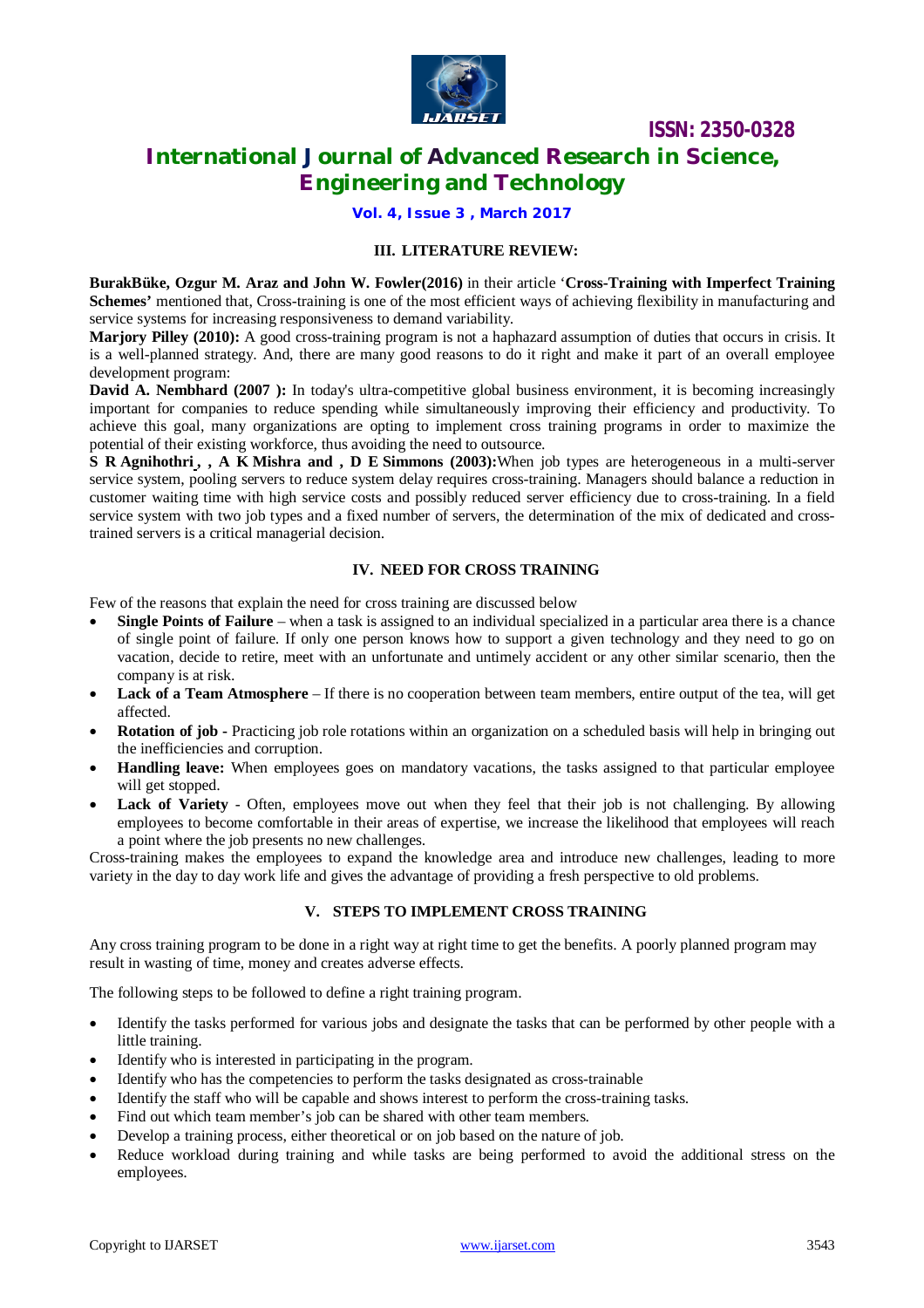

# **International Journal of Advanced Research in Science, Engineering and Technology**

## **Vol. 4, Issue 3 , March 2017**

- Trained employees may need time to learn and practice skills. Don't assume an employee will pick up the new process and retain it forever.
- Recognize and reward employees who have attained new skillsand willing to take additional responsibilities.
- Explain the reason for cross-training and the benefits to the employees to remove any question of both the person being trained and the person whose job is being cross-trained.
- Prepare a checklist to assess the training

## **VI. ADVANTAGES OF CROSS TRAINING**

- Cross training helps employees acquire new skills instead of spending money to recruit candidates from the outside. Changing employee roles and assigning them the duties of their co-employees is always less costlier than conducting an external recruitment campaign
- Improving team performance through cross-training sustains the team's production levels even when employee absence threatens performance levels.
- Employers who cross-train their employees rarely have to worry that a particular job won't get done because an employee is out sick, on a leave of absence or taking a vacation
- If you have someone that quits without warning, you will have someone that can do their job. You also have someone that can train the other person that comes in if need be.
- Employees who are trained in other fields can come in handy when a role is vacated. Sometimes such employees can also eliminate the need of hiring a temporary employee.
- It also increases team bonding. Employees will be aware of others' work and will know exactly their role and contribution in the overall goal of the company. Employees may come up with the most beneficial business ideas if they have a better understanding of the whole business processes.
- Training employees in different areas will significantly help employees to learn different skills. Also, they will acquire a wider knowledge and will be able to help to plan and fulfil company's requirements.
- It allows employees a break from their usual work and keeps their work challenging.
- When a company to be downsized, cross trained people will be helpful as they already know some of the responsibilities of the other job.

#### **VII.DISADVANTAGES**

There is an assumption that cross-trained employees may become unfocused or will be burdened with overwork as they need to complete their core responsibilities along with those extra tasks they are trained for.

- Companies need to employ time and resources to provide cross training to the employees.
- Employees may get dissatisfied with their work as they end up calculating their productivity without considering those extra tasks.
- Establishing cross training takes dedication, time and a lot of effort. Depending on the size of the organization, there may be many different areas of business that will need coverage. Ensuring multiple members of the organization are adequately trained takes a significant amount of investment.
- If an external or internal person is needed to conduct training, this will involve either time or money. The fact that people will need to be pulled away from their regular jobs in order to learn new ones will temporarily cost productivity.
- Confidence of an employee may get affected if his responsibilities have been assigned to some other employees. It could be even worse when those responsibilities are given to someone who just learned the skills but not experienced in those tasks.